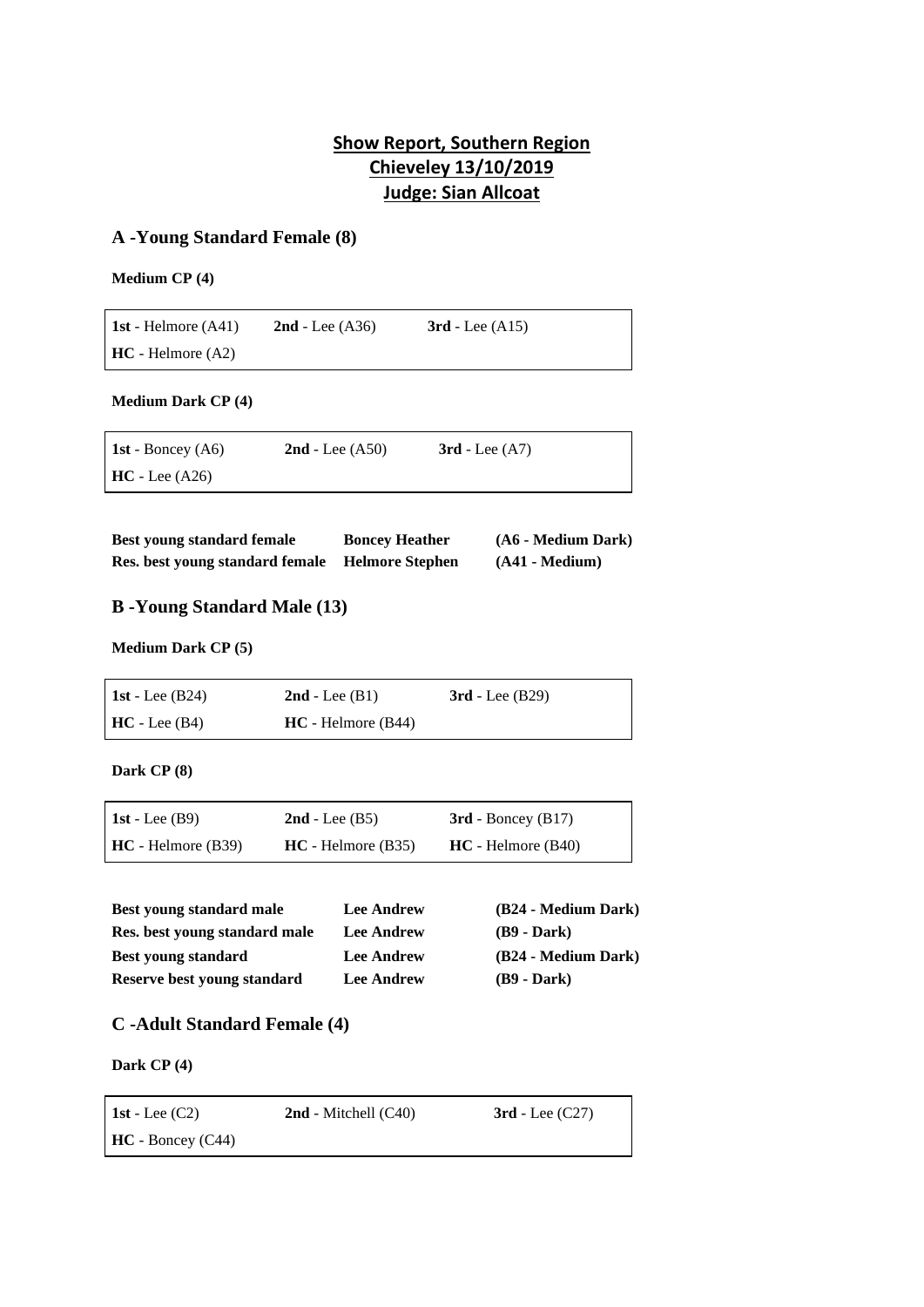| <b>Best adult standard female</b> | <b>Lee Andrew</b>      | $(C2 - Dark)$  |
|-----------------------------------|------------------------|----------------|
| Reserve best adult standard       | <b>Hannah Mitchell</b> | $(C40 - Dark)$ |
| female                            |                        |                |

### **D -Adult Standard Male (1)**

**Extra Dark CP (1)**

| 1st - Boncey $(D28)$ | 2nd - No award | <b>3rd</b> - No award |
|----------------------|----------------|-----------------------|
| <b>HC</b> - No award |                |                       |

| <b>Best adult standard male</b> | <b>Boncey Heather</b> | (D28 - Extra Dark)  |
|---------------------------------|-----------------------|---------------------|
| <b>Best adult standard</b>      | <b>Boncey Heather</b> | (D28 - Extra Dark)  |
| Reserve best adult standard     | <b>Lee Andrew</b>     | $(C2 - Dark)$       |
| <b>Best standard</b>            | <b>Boncey Heather</b> | (D28 - Extra Dark)  |
| Reserve best standard           | <b>Lee Andrew</b>     | (B24 - Medium Dark) |

## **E -Young Mutations (15)**

#### **Sullivan Violet - Not Colour Phased (3)**

| <b>1st</b> - Lee $(E7)$ | $2nd$ - Lee $(E2)$ | <b>3rd</b> - No award |
|-------------------------|--------------------|-----------------------|
| $HC - Lee (E43)$        |                    |                       |

#### **Pink White - Not Colour Phased (3)**

| 1st - Lee $(E17)$ | $2nd$ - Boncey (E3) | <b>3rd</b> - No award |
|-------------------|---------------------|-----------------------|
| $HC$ - Lee $(E1)$ |                     |                       |

#### **Wilson White - Not Colour Phased (3)**

| 1st - Boncey $(E42)$ | $2nd$ - Boncey (E18) | $3rd$ - Lee (E28) |
|----------------------|----------------------|-------------------|
| <b>HC</b> - No award |                      |                   |

#### **AOC (6)**

**2nd** - Mitchell (E44 - Self Black) **3rd** - Lee (E23 - Beige) **1st** - Lee (E40 - Beige) **1st** - Mitchell (E5 - Black Velvet) **2nd** - Boncey (E30 - Brown white **2nd** - Lee (E21 - Black Pearl) cross)

### **NE -Novice Young Mutation (1)**

**AOC (1)**